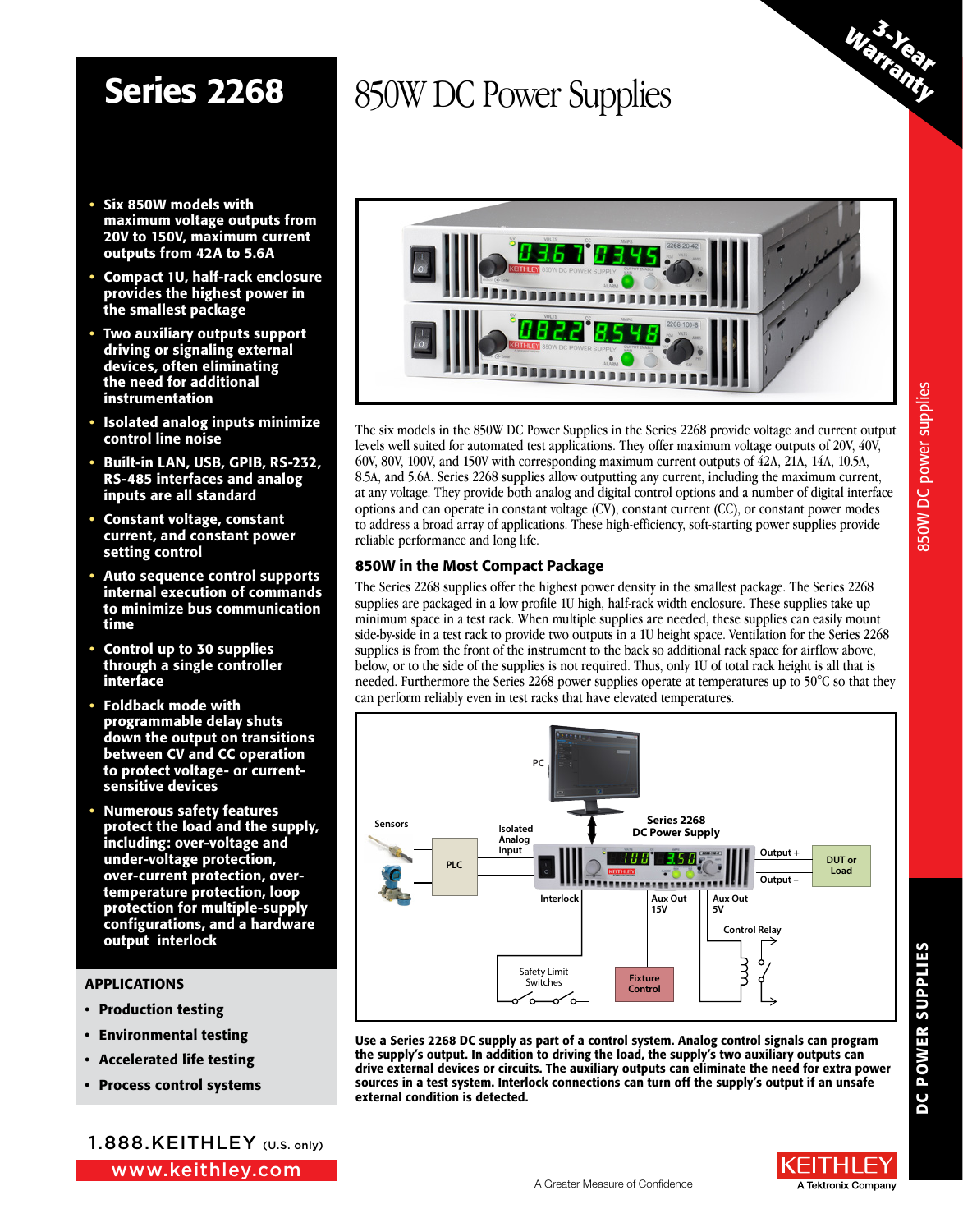## Ordering Information

2268-20-42 850W DC Power Supply, 20V, 42A 2268-40-21 850W DC Power Supply, 40V, 21A 2268-60-14 850W DC Power Supply, 60V, 14A 2268-80-10 850W DC Power Supply, 80V, 10.5A 2268-100-8 850W DC Power Supply, 100V, 8.5A 2268-150-5

850W DC Power Supply, 150V, 5.6A

#### Accessories Supplied

CD with manual, power cord, test lead connection hardware (for 2268-20-42 and 2268-40-21 only)

### vnloads from www.keithley.con IVI driver LabVIEW driver

#### ACCESSORIES AVAILABLE

| 2268-HDR   | Hardware to Connect Test Lead Lugs to the<br>2268-20-42 or 2268-40-21     |
|------------|---------------------------------------------------------------------------|
| 2268-RMK-1 | Rack Mount Kit for One Series 2268 DC<br>Power Supply                     |
| 2268-RMK-2 | Rack Mount Kit for Two Series 2268 DC<br>Power Supplies                   |
| USB-1-1    | <b>USB Cable</b>                                                          |
| CA-180-3A  | <b>Ethernet Crossover Cable</b>                                           |
|            | KPCI-488LPA IEEE-488.2 Interface Board for the PCI Bus                    |
| KUSB-488B  | IEEE 488.2 USB-GPIB Interface Adapter for<br>USB port                     |
| 7007-05    | Double Shielded Premium IEEE-488 Interface<br>Cables, 0.5m (1.6 ft)       |
| 7007-1     | Double Shielded Premium IEEE-488 Interface<br>Cables, $1m$ $(3.2 ft)$     |
| 7007-2     | Double Shielded Premium IEEE-488 Interface<br>Cables, $2m(6.5 ft)$        |
| 7007-3     | Double Shielded Premium IEEE-488 Interface<br>Cables, $3m(10 \text{ ft})$ |
| 7007-4     | Double Shielded Premium IEEE-488 Interface<br>Cables, $4m(13 ft)$         |

# Series 2268 850W DC Power Supplies



Control up to 30 Series 2268 power supplies through one interface to a master supply. The additional supplies are daisy-chained to the master through serial RS-485 connections.

### A Full Complement of Control and Interface Options

Series 2268 power supplies offer users a wide range of interface options, including built-in LAN, USB, GPIB, RS-232, and RS-485 control interfaces. The supplies can also be controlled by analog control signals. A supply's voltage output and current can be set using either voltage or resistance input values.

Both isolated and non-isolated analog inputs are available. When long control lines or control lines exposed to an electrically noisy environment create signal integrity concerns, the isolated analog inputs can reduce or eliminate the susceptibility to signal degradation.

An auto sequence program mode gives Series 2268 supplies the built-in intelligence needed to execute lists of commands. Multiple commands can be downloaded, stored in the power supply's memory, and executed using a single command from the controller. The program can be repeated a specific number of times or cycled continuously. This ability to execute a set of commands internally saves test time by eliminating the delays involved in sending individual commands over a PC bus.

For large power systems that require multiple power supplies, up to 30 Series 2268 supplies can be controlled through a single interface by linking all the supplies together through their RS-485 interfaces. That allows controlling all the supplies through a master unit, which can use any of the five standard PC interfaces. This greatly simplifies managing multiple power supplies in a single system.

### Auxiliary Outputs for External Device Control

In addition to the main output power, Series 2268 power supplies offer two auxiliary outputs, 15V output and a 5V output, for signaling and control tasks, such as to supply signals to a device handler or a test fixture control input. These auxiliary outputs can also drive external control relays. For test systems that require a few control signals or relay control, these outputs can eliminate the need for another power supply or data I/O card.

### Expand Voltage or Current Capacity for Higher Output Requirements

For test applications that require a higher voltage or current output than a single supply can produce, up to two Series 2268 power supplies can be connected in series or up to four of them connected in parallel to produce the required output. Using the analog control lines, the supplies can be arranged in a master-slave configuration. The safety settings for the master supply control the complete configuration of supplies so that all supplies are protected.

When an application requires a bipolar output, two Series 2268 power supplies can be linked with the low terminal of one supply connected to the high terminal of the second one. This connection can be tied to the common of the bipolar load; one supply produces a positive output and the second supply effectively produces a negative output.



850W DC power supplies

350W DC power supplies

www.keithley.com 1.888.KEITHLEY (U.S. only)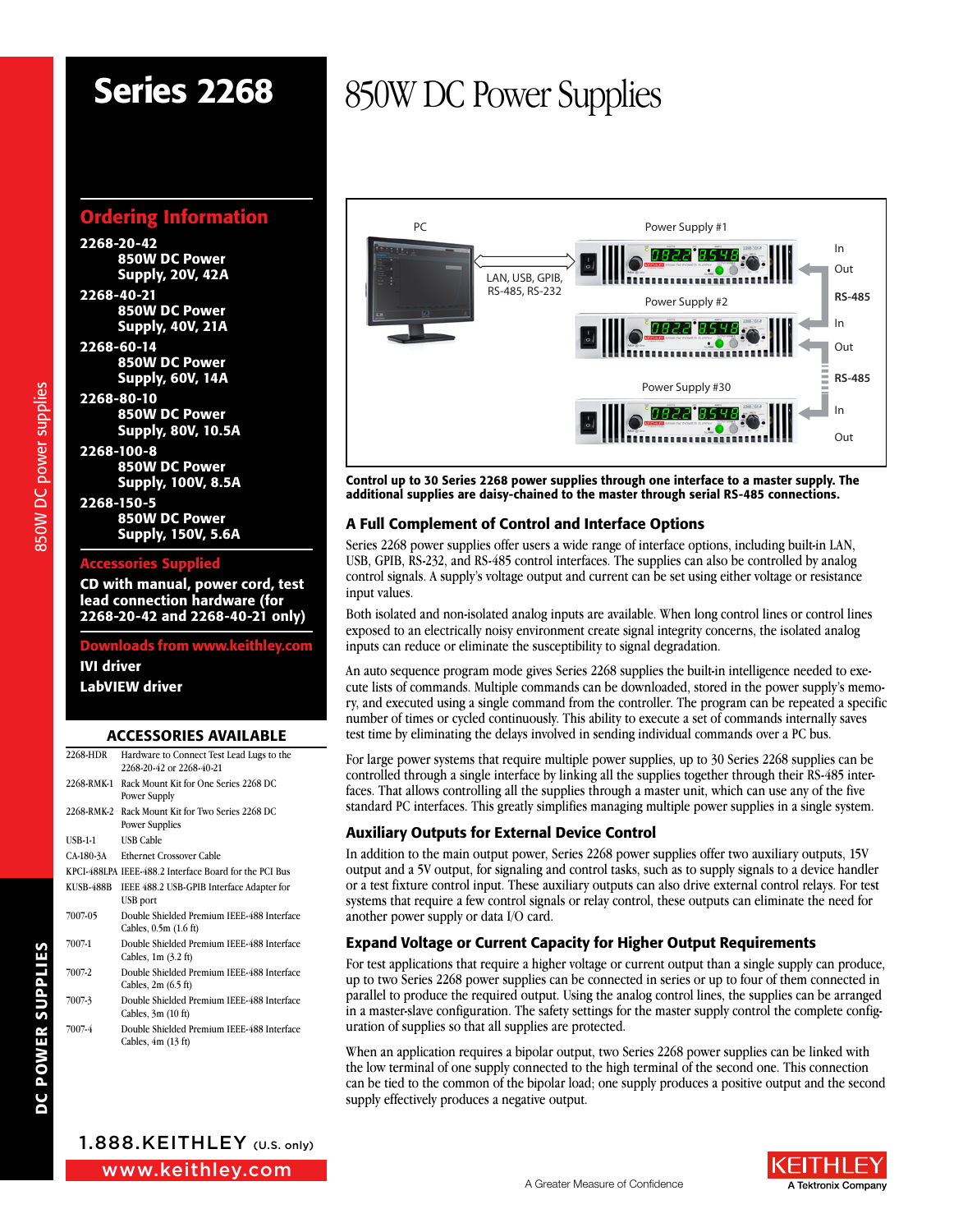#### Protection for the Load and the Power Supplies

Series 2268 power supplies provide one set of parameters designed to protect the load from damage and another set that protect the supplies themselves. For applications that require outputting voltages only within a narrow range, Series 2268 supplies support setting both over-voltage and under-voltage shutdown levels. Over-current protection prevents excess current from damaging the load, the supply, or both. An over-temperature limit prevents excessively high temperatures that could damage the supply's internal components.

The Series 2268 power supplies incorporate a standard foldback function which, when enabled, will turn the output off if the load condition causes the supply to switch between the CV and CC control modes. In addition, the Series 2268 supplies add a programmable delay time to the foldback function to allow a time delay before the output is turned off. Thus, if the supply is powering a load with a high in-rush current which is large enough to cause the supply to switch to the CC mode from the CV mode, the delay would prevent the foldback function from an unwanted shutdown of the output so that the load stays powered and reaches its steady-state current level. If an external interlock circuit loses continuity, the hardware output interlock can be used to turn off a supply's output. Input/output lines allow external shutdown control and provide an output on/off status.

For test systems that integrate multiple Series 2268 supplies, loop protection allows up to four supplies to be shut down as a group; there is no need to shut down the whole system.

#### SPECIFICATION CONDITIONS

This document contains specifications and supplemental information for Series 2268 850 Watt DC Power Supplies. Specifications are the standards against which Series 2268 instruments are tested. Upon leaving the factory, Series 2268 instruments meet these specifications. Supplemental and typical values are nonwarranted, apply at 23°C, and are provided solely as useful information.

#### SPECIFICATIONS

#### **OUTPUT**

| Model                                                                         | 2268-20-42        | 2268-40-21       | 2268-60-14       |                             | 2268-80-10 2268-100-8 | 2268-150-5        |
|-------------------------------------------------------------------------------|-------------------|------------------|------------------|-----------------------------|-----------------------|-------------------|
| <b>Output Voltage and Current</b>                                             |                   |                  |                  |                             |                       |                   |
| Maximum Output Voltage <sup>1</sup>                                           | 20V               | 40 V             | 60 V             | 80 V                        | 100V                  | 150 V             |
| Maximum Output Current <sup>2</sup>                                           | 42 A              | 21A              | 14 A             | 10.5A                       | 8.5 A                 | 5.6A              |
| Maximum Output Power <sup>3</sup>                                             | 850W              | 850W             | 850W             | 850W                        | 860W                  | 850W              |
| Line Regulation $%$ of rated output + offset)                                 |                   |                  |                  |                             |                       |                   |
| Voltage $(0.005\% + 2mV)^4$                                                   | $3.0$ mV          | $4 \text{ mV}$   | $5 \text{ mV}$   | $6 \text{ mV}$              | 7 mV                  | $9.5$ mV          |
| Current $(0.01\% + 1mA)^4$                                                    | $5.2 \text{ mA}$  | $3.1 \text{ mA}$ | $2.4 \text{ mA}$ | 2.1 <sub>mA</sub>           | 1.9 <sub>mA</sub>     | 1.6 <sub>mA</sub> |
| Load Regulation $%$ of rated output + offset)                                 |                   |                  |                  |                             |                       |                   |
| Voltage $(0.005\% + 2mV)^5$                                                   | $3.0$ mV          | $4 \text{ mV}$   | 5mV              | 6mV                         | $7 \text{ mV}$        | $9.5$ mV          |
| Current $(0.02% + 4mA)^6$                                                     | $12.4 \text{ mA}$ | $8.2 \text{ mA}$ | $6.8 \text{ mA}$ | $6.1 \text{ mA}$            | $5.7 \text{ mA}$      | $5.1 \text{ mA}$  |
| Output Noise (RMS, 300kHz)                                                    |                   |                  |                  |                             |                       |                   |
| Voltage                                                                       | 8mV               | 8mV              | 8mV              | 8mV                         | 8mV                   | $10 \text{ mV}$   |
| Current <sup>7</sup>                                                          | 75 mA             | $45 \text{ mA}$  | 35 mA            | $25 \text{ mA}$             | $20 \text{ mA}$       | 16 <sub>mA</sub>  |
| Output Ripple (peak-peak, 20MHz)                                              |                   |                  |                  |                             |                       |                   |
| Voltage                                                                       | $50 \text{ mV}$   | $50 \text{ mV}$  | $50 \text{ mV}$  | $80 \text{ mV}$             | 80 mV                 | $100 \text{ mV}$  |
| Maximum recommended remote sense line drop compensation per line <sup>8</sup> |                   |                  |                  |                             |                       |                   |
|                                                                               | 1.5V              | 2V               | 3 V              | 5 V                         | 5V                    | 5V                |
| Protection                                                                    |                   |                  |                  |                             |                       |                   |
| Over-voltage trip point<br>range                                              | 1 V to 24 V       | 2 V to 44 V      | 3 V to 66 V      | 3 V to 95 V                 | 3 V to 125 V          | 3 V to 180 V      |
| Over-voltage trip-point<br>accuracy                                           | $\pm 0.24$ V      | $\pm 0.44$ V     | $\pm 0.66$ V     | $\pm 0.95$ V                | $\pm$ 1.25 V          | $\pm 1.80$ V      |
| Over-voltage programming<br>resolution                                        | $2.9$ mV          | $5.3$ mV         | 8mV              | $11.4$ mV                   | $15 \text{ mV}$       | $21.6$ mV         |
| Over-current program<br>setpoint range                                        |                   |                  |                  | 0% to 105% of rated current |                       |                   |

#### SERVICES AVAILABLE

| Model Number*-EW      | 1 additional year of factory warranty                                                       |
|-----------------------|---------------------------------------------------------------------------------------------|
| Model Number-5Y-EW    | 2 additional years of factory warranty                                                      |
|                       | beyond the standard 3-year warranty                                                         |
| C/Model Number-3Y-STD | 3 calibrations within 3 years of<br>purchase                                                |
|                       | C/Model Number-3Y-DATA 3 (ANSI-Z540-1 compliant) calibrations<br>within 3 years of purchase |
| C/Model Number-5Y-STD | 5 calibrations within 5 years of<br>purchase                                                |
|                       | C/Model Number-5Y-DATA 5 (ANSI-Z540-1 compliant) calibrations<br>within 5 years of purchase |

\* Replace Model Number with a power supply model number. For example, if the Model 2268-60-14 is selected, then the part number for 1 year of additional warranty option is 2268-60-14- EW. Similarly, for the 3 standard calibrations option, the part number is C/2268-60-14-3Y-STD.



www.keithley.com

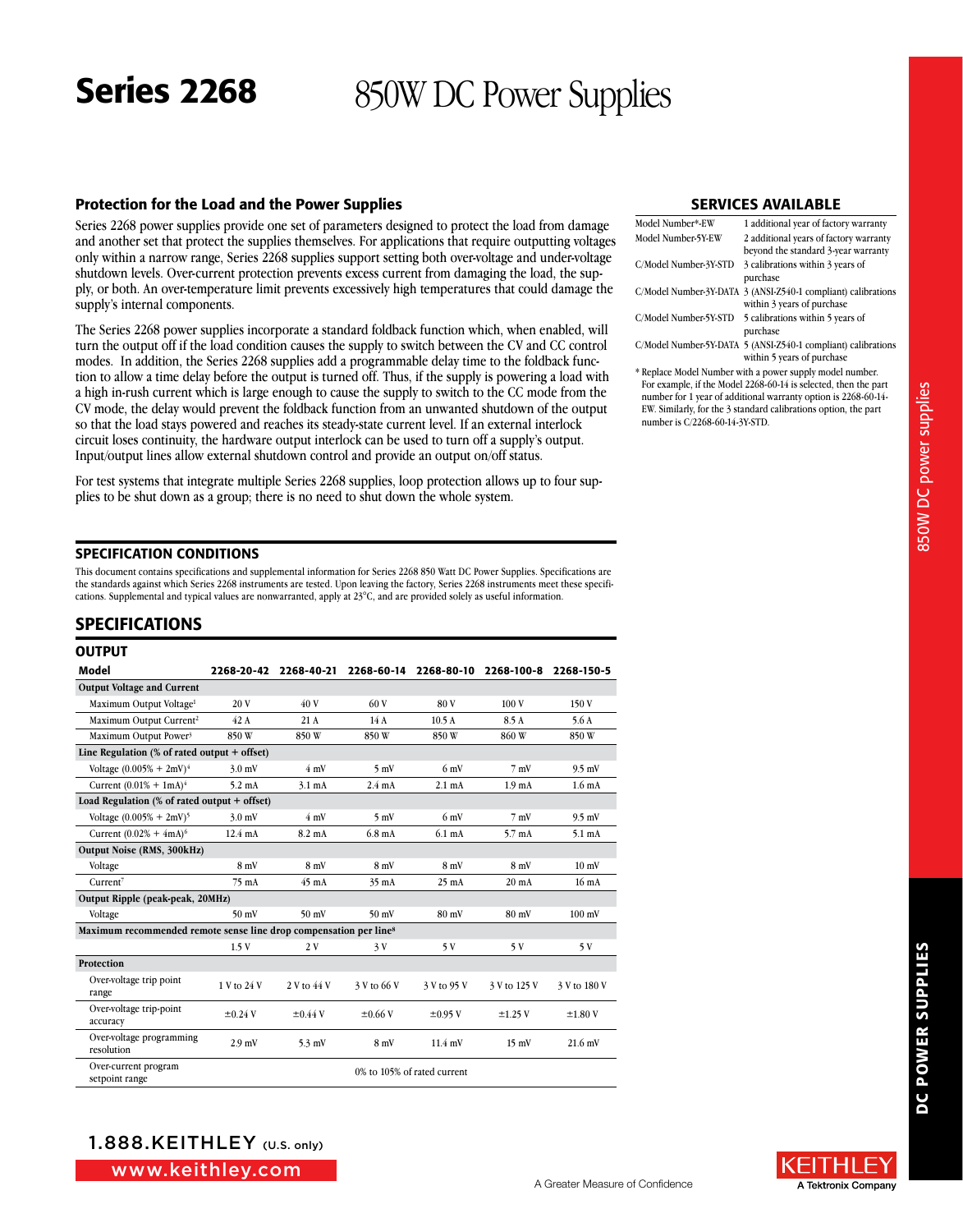### ACCURACY AND RESOLUTION

| Model                             | 2268-20-42                                      | 2268-40-21        | 2268-60-14        | 2268-80-10        | 2268-100-8        | 2268-150-5        |
|-----------------------------------|-------------------------------------------------|-------------------|-------------------|-------------------|-------------------|-------------------|
| Accuracy                          |                                                 |                   |                   |                   |                   |                   |
| Voltage Programming <sup>9</sup>  | $\pm 20$ mV                                     | $±40$ mV          | $\pm 60$ mV       | $\pm 80$ mV       | $\pm 100$ mV      | $\pm 150$ mV      |
| Current Programming <sup>10</sup> | $\pm 84$ mA                                     | $±42$ mA          | $\pm 28$ mA       | $±21$ mA          | $±17$ mA          | $±11.2$ mA        |
| Power Programming <sup>11</sup>   | $\pm 2.52$ W                                    | $\pm 2.52$ W      | $\pm 2.52$ W      | $\pm 2.52$ W      | $\pm$ 2.55 W      | $\pm 2.52$ W      |
| Voltage Readback <sup>9</sup>     | $\pm 20$ mV                                     | $±40$ mV          | $\pm 60$ mV       | $\pm 80$ mV       | $±100$ mV         | $±150$ mV         |
| Current Readback <sup>10</sup>    | $\pm 84$ mA                                     | $\pm 42$ mA       | $\pm 28$ mA       | $\pm 21$ mA       | $\pm 17$ mA       | $\pm 11.2$ mA     |
| Power Readback <sup>11</sup>      | $\pm 2.52$ W                                    | $\pm 2.52$ W      | $\pm 2.52$ W      | $\pm 2.52$ W      | $\pm 2.55$ W      | $\pm 2.52$ W      |
| Meter Accuracy                    | 0.5% of output voltage or current $\pm 1$ count |                   |                   |                   |                   |                   |
| Resolution <sup>12</sup>          |                                                 |                   |                   |                   |                   |                   |
| Voltage Programming               | $2.4$ mV                                        | $4.8$ mV          | $7.2$ mV          | $9.6$ mV          | $12 \text{ mV}$   | $18 \text{ mV}$   |
| <b>Current Programming</b>        | $5.04 \text{ mA}$                               | $2.52 \text{ mA}$ | $1.68$ mA         | $1.26 \text{ mA}$ | $1.02 \text{ mA}$ | $0.67 \text{ mA}$ |
| Power Programming                 | $102 \text{ mW}$                                | $102 \text{ mW}$  | $102 \text{ mW}$  | $102 \text{ mW}$  | $102 \text{ mW}$  | $102 \text{ mW}$  |
| Voltage Readback                  | $2.4 \text{ mV}$                                | $4.8$ mV          | $7.2$ mV          | $9.6$ mV          | $12 \text{ mV}$   | $18 \text{ mV}$   |
| <b>Current Readback</b>           | $5.04 \text{ mA}$                               | $2.52 \text{ mA}$ | $1.68 \text{ mA}$ | $1.26 \text{ mA}$ | $1.02 \text{ mA}$ | $0.67 \text{ mA}$ |
| Power Readback                    | $100.8$ mW                                      | $100.8$ mW        | $100.8$ mW        | $100.8$ mW        | $102 \text{ mW}$  | $100.8$ mW        |
|                                   |                                                 |                   |                   |                   |                   |                   |

#### TIMING

| Response time<br>(by model)                  | 2268-20-42       | 2268-40-21      |                 | 2268-60-14 2268-80-10 | 2268-100-8       | 2268-150-5 |
|----------------------------------------------|------------------|-----------------|-----------------|-----------------------|------------------|------------|
| Up-programming, $0 \sim V$ max <sup>13</sup> | $60 \text{ ms}$  | $60 \text{ ms}$ | $60 \text{ ms}$ | $100 \text{ ms}$      | $100$ ms         | $100$ ms   |
| Down-programming, full load                  | $50$ ms          | $50$ ms         | $50$ ms         | $80 \text{ ms}$       | $100 \text{ ms}$ | $150$ ms   |
| Down-programming, no load                    | $600 \text{ ms}$ | 800 ms          | $900$ ms        | $1000$ ms             | $1200$ ms        | $1800$ ms  |

**OUTPUT HOLD-UP TIME:** Typical 20ms at any rated input line.

**TRANSIENT RESPONSE TIME14:** Less than 1ms for 20V, 40V, and 60V models. Less than 2ms for 80V, 100V, and 150V models. **DATA READBACK TRANSFER TIME15:** 3ms.

**PROGRAMMING AND READBACK TIME:** <300ms (time from sending command to getting readback voltage and current).



Rear panel of the 2268-20-42 and 2268-40-21 showing the bar output connectors and all analog and digital interface connectors.



Rear panel of the 60V and higher voltage versions showing the terminal block output connectors and all analog and digital interface connectors.

#### ANALOG CONTROL

| ANALOG VOLTAGE INPUT PROGRAMMING RANGE FOR<br><b>VOLTAGE AND CURRENT OUTPUT:</b> |
|----------------------------------------------------------------------------------|
| 0.0V to a maximum voltage, which can be set from 2.0V                            |
| to 10V.                                                                          |
| Resolution of the maximum voltage is 0.1V.                                       |
| 0.0V to maximum voltage corresponds to 0 to rated output.                        |
| ANALOG RESISTANCE INPUT PROGRAMMING RANGE FOR                                    |
| <b>VOLTAGE AND CURRENT OUTPUT:</b>                                               |
|                                                                                  |

- 0.0kΩ to a maximum resistance, which can be set from 2.0kΩ to 10kΩ.
- Resolution of the maximum resistance is 0.1kΩ.
- $0\mathrm{k}\Omega$  to the maximum resistance corresponds to  $0\mathrm{V}$  to the rated output voltage.
- **VOLTAGE AND CURRENT MONITOR OUTPUTS:**
- 0.0V to a maximum voltage, which can be set from 2.0V to 10V.
- Resolution of the maximum voltage is 0.1V.
- 0.0V to maximum voltage corresponds to 0V to rated voltage output and 0A to rated current output.
- **VOLTAGE PROGRAMMING ACCURACY:** ±0.5% of rated output voltage, typical.
- **CURRENT PROGRAMMING ACCURACY:** ±1.0% of rated output current, typical.
- **VOLTAGE READBACK ACCURACY:** ±1.0% of maximum monitor voltage.
- **CURRENT READBACK ACCURACY:** ±1.0% of maximum monitor voltage.
- **ISOLATION:** Programming and readback lines: **Non-isolated I/O Lines:** 500V, with respect to chassis potential.
- **Isolated I/O Lines:** 600V, with respect to chassis potential. 1500V, to either output.
- **SHUTDOWN CONTROL (isolated input) 16:** Shutdown can be programmed either on logic high or logic low; dry contact compatible. **Logic Low:** 0V to 1.4V. **Logic High:** 2V to 15V.
- **AUXILIARY OUTPUT ON/OFF CONTROL (isolated output):** TTL level or dry-contact compatible. **On:** TTL high. **Off:** TTL low.
- **POWER SUPPLY STATUS SIGNAL (isolated output):**
- **OK:** TTL high (4V to 5V). **Fail:** TTL low (0V to 0.6V).
- **INTERLOCK ENABLE/DISABLE (isolated input line):** Dry contact; open/short: On or off, programmable.
- **CONSTANT VOLTAGE (CV) AND CONSTANT CURRENT (CC) INDICATOR (non-isolated output): CV:** TTL high (4V to 5V). **CC:** TTL low (0V to 0.6V).

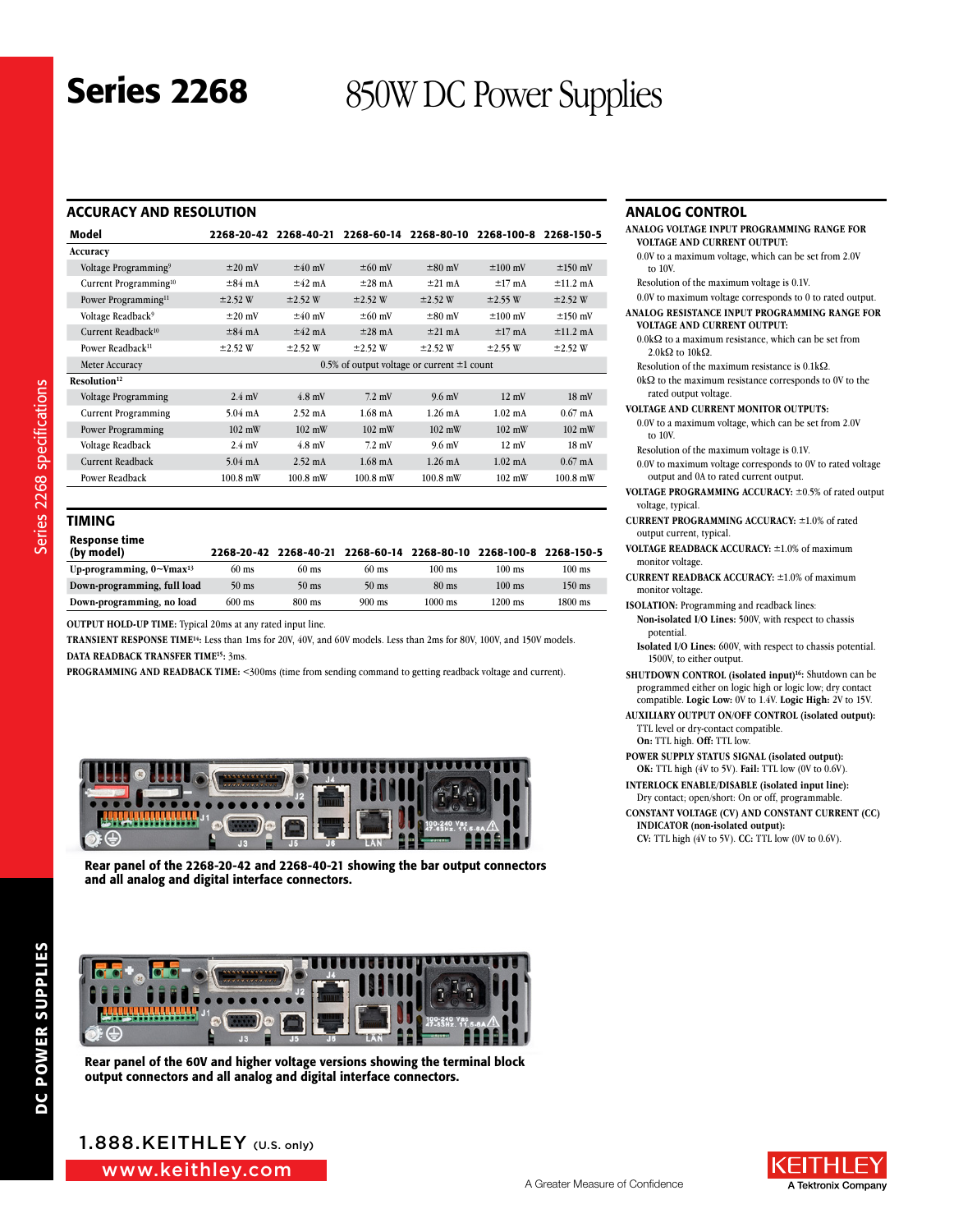#### GENERAL CHARACTERISTICS

#### PARALLEL OPERATION: Up to 4 instruments in a master/slave configuration.

**SERIES OPERATION:** Up to 2 instruments (with external diodes).

- **POWER SUPPLY RATED AC INPUT VOLTAGE/FREQUENCY:** 100VAC to 240VAC, 47Hz to 63Hz.
- **OPERATIONAL AC INPUT VOLTAGE/FREQUENCY:** 85VAC to 265VAC, continuous, single-phase, 47Hz to 63Hz, 360Hz to 440Hz.

**INPUT CURRENT (100/200VAC):** 11.5/6A (850W).

**INPUT POWER:** 1100VA.

**INRUSH CURRENT (100/200VAC):** <25A (850W).

**POWER FACTOR CORRECTION:** 0.99 at 100/200VAC, rated output power.

- **EFFICIENCY17 (100/200VAC input):** Model 2268-20-42: 82/85%. All other models: 83/87%. **TEMPERATURE COEFFICIENT:** 100ppm/°C from rated output voltage, after a 30-minute
- warm-up period.

**DRIFT (8 hours):** 0.05% of rated output (over an 8-hour interval with constant line, load, and temperature, after a 30-minute warm-up period).

**AUXILIARY OUTPUTS (2)18:**

+5V; 0.5 A maximum recommended load current.

+15 V: 0.5 A maximum recommended load current.

**ISOLATION19:** 1500VAC or 2121VDC between mains terminals and accessible conductive parts/chassis ground; output to chassis 500VAC.

#### **DIGITAL INTERFACES:**

**RS-232:** 57.6 Kbps maximum data rate. **RS-485:** 57.6 Kbps maximum data rate. **LAN:** 100-BaseT. **USB:** USB 2.0. **GPIB:** IEEE-488.2.

**REAR-PANEL CONNECTORS:** Power output connectors

**2268-20-42, 2268-40-21:** Terminal bars with 6.5 mm (0.039 in.) diameter holes. **All Other Models:** Terminal blocks.

**Analog I/O Connector:** 18-pin terminal block.

**Isolated Analog I/O and Auxiliary Output Connector:** 15-pin D-sub connector. **GPIB connector:** 21-pin, female connector.

**USB:** USB 2.0 device.

**RS-232/RS-485 and RS‑485 connectors:** 8-pin, RJ-45 jack.

**COOLING:** Forced air cooling by internal fans.

**OPERATING TEMPERATURE RANGE:** 0° to 50°C, 100% load.

**STORAGE TEMPERATURE RANGE:** –20° to 70°C.

**OPERATING HUMIDITY RANGE:** 30% to 90% relative humidity (no condensation).

**STORAGE HUMIDITY RANGE:** 10% to 95% relative humidity (no condensation).

**OPERATING ALTITUDE:** Up to 2000m (6500 ft).

**INSTALLATION CATEGORY:** II (IEC 1010-1).

**POLLUTION DEGREE:** 2 (IEC 1010-1).

**SAFETY:** CSA 22.2 No. 61010-1, 60950-1-07 and UL61010-1 and UL60950-1 (2nd ed.)19. Marked with cCSAus, CE for EMC and European Union Low Voltage Directive.

**EMC:** Conforms with European Union Low Voltage Directive.

**DIMENSIONS:** 44 mm high  $\times$  214 mm wide  $\times$  495 mm deep (1.72 in.  $\times$  8.43 in.  $\times$  19.48 in.).

**WEIGHT:** 5 kg (11 lb).

**WARRANTY:** Three (3) years.

#### **NOTES**

- 1. When setting 0V, using either the front panel or digital remote programming, the maximum output voltage is  $\leq 0.2\%$  of the rated output voltage.
- 2. When setting 0A, using either the front panel or digital remote programming, the maximum output current is ≤0.4% of the rated output current.
- 3. Maximum Output Power is the sum of: (Maximum Output Voltage × Maximum Output Current) + 10W. The 10W is the maximum power output from the two auxiliary outputs, AUX1 (5V  $\times$  0.5A) and AUX2 (15V 0.5A).
- 4. From 85VAC to 132VAC or 170VAC to 265VAC, constant load.
- 5. From no load to full load, constant input voltage.
- 6. Voltage change is rated output voltage, constant input voltage.
- Measured at 10% to 100% output voltage and full output current. 8. When using remote sense, the total of the load voltage and the load line drops must not exceed the rated output of the power supply.
- 9. Calculation: ±0.1% of output voltage specification.
- 10. Calculation: ±0.2% of output current specification.
- 11. Calculation: ±0.3% of output power specification.
- 12. Calculation: 0.012% of full scale parameter.
- 13. With rated, resistive load.
- 14. Time for the output voltage to recover within 0.5% at its rated output for a load change 10% to 90% of rated output current. Output set point 10% to 100%.
- 15. Time to provide data back to the controller using the LAN interface (does not include A/D conversion time). 16. The shutdown input has user-selectable negative logic operation from the front panel or remote digital input/
- output. 17. At maximum output power.
- 18. Current: 0.51A minimum guaranteed, 0.72A typically available. The maximum current with these outputs shorted is limited to 0.4A. Over-current protection (each output) is automatic, non-latching. When over-current protection (OCP) is tripped, the auxiliary voltage folds back and will recover to nominal condition when the over-current condition is removed (typical <0.2A). To protect external circuits attached to the auxiliary outputs, use an appropriately rated fuse in series with the auxiliary outputs in use.
- 19. Double insulation on primary to secondary isolation barriers. Basic insulation primary to protective earth ground.

www.keithley.com

1.888.KEITHLEY (U.S. only)